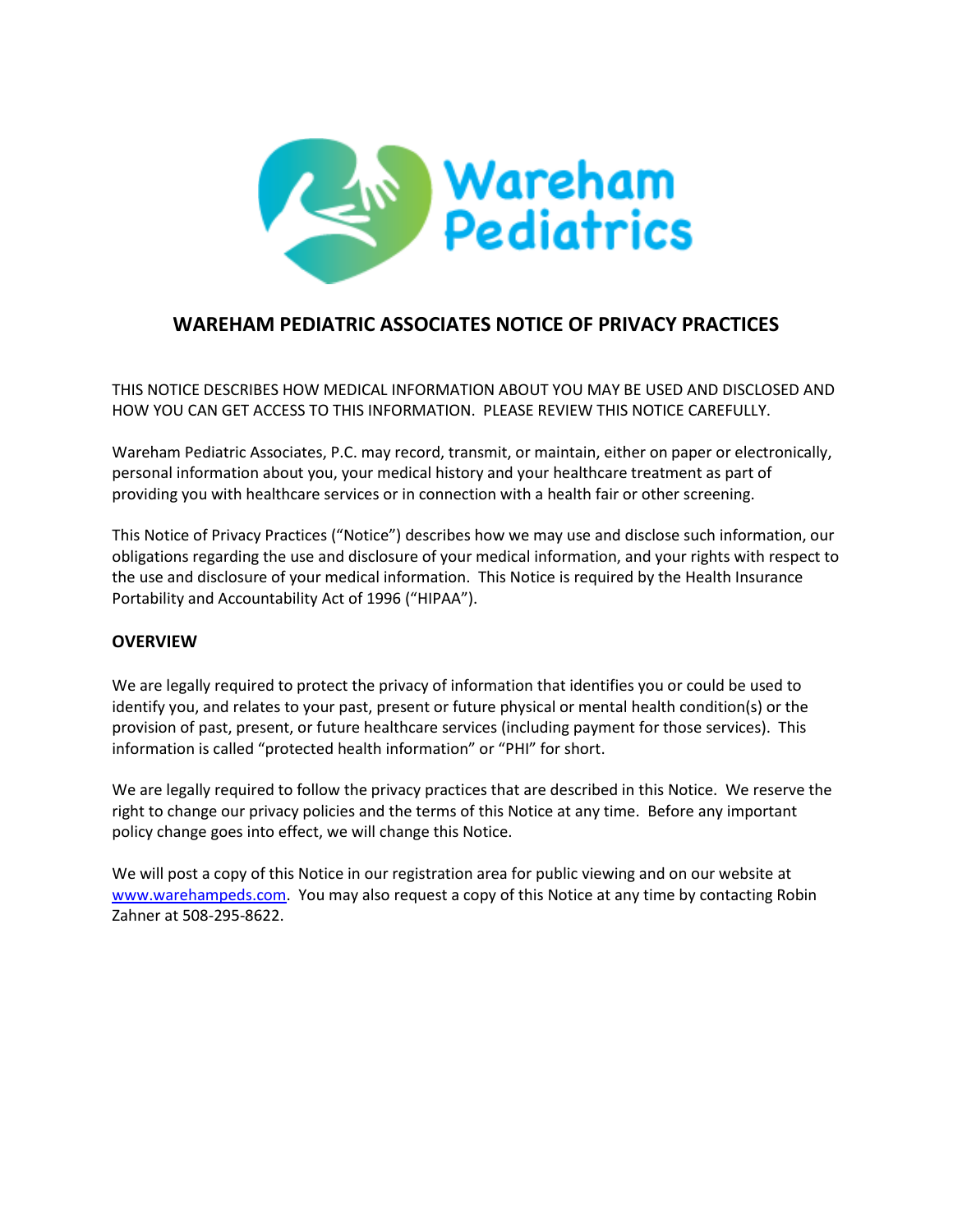# **USE AND DISCLOSURE OF YOUR PHI BY WAREHAM PEDIATRIC ASSOCIATES**

Wareham Pediatric Associates may use or disclose your PHI to carry out its responsibilities as a healthcare provider. Wareham Pediatric Associates may use or disclose your PHI without your written authorization for the following reasons:

**Treatment.** Wareham Pediatric Associates may disclose PHI to physicians, nurses, technicians, hospitals medical students or other personnel who are involved with the administration of your care at Wareham Pediatric Associates or other locations.

**Payment.** We may use and disclose PHI so that payment for the treatment and services you receive at Wareham Pediatric Associates or from other entities, such as an ambulance company, may be billed to and collected from you, or an insurance company or third party. We may also need to disclose this information to insurance companies to establish insurance eligibility benefits for you.

**Healthcare Operations.** "Healthcare Operations" at Wareham Pediatric Associates include activities related to improving the quality of care, staff training, medical education and business management.

**Appointment Reminders, Information about Healthcare Related Benefits and Treatment Alternatives.** We may use and disclose medical information to contact you as a reminder that you have an appointment for a treatment or medical care at Wareham Pediatric Associates or to inform you of treatment alternatives or other healthcare services or benefits that we offer.

**Fundraising Activities.** We may contact you regarding fundraising activities. If you do not wish to be contacted for our fundraising efforts, please notify us in writing to the address provided below. You may opt out of receiving communications regarding our fundraising activities at any time.

**Research.** All research studies conducted at Wareham Pediatric Associates must be approved through a special review process to protect patient safety, welfare and confidentiality. Your medical information may be important to further research efforts and the development of new knowledge. Subject to the confidentiality provisions of state and federal law, we may use and disclose your PHI for qualified research purposes. On occasion, researchers may contact Wareham Pediatric Associates patients about participating in research studies. Enrollment in those studies can only occur after you have been informed about the study, had an opportunity to ask questions, and indicated your willingness to participate by signing a consent form.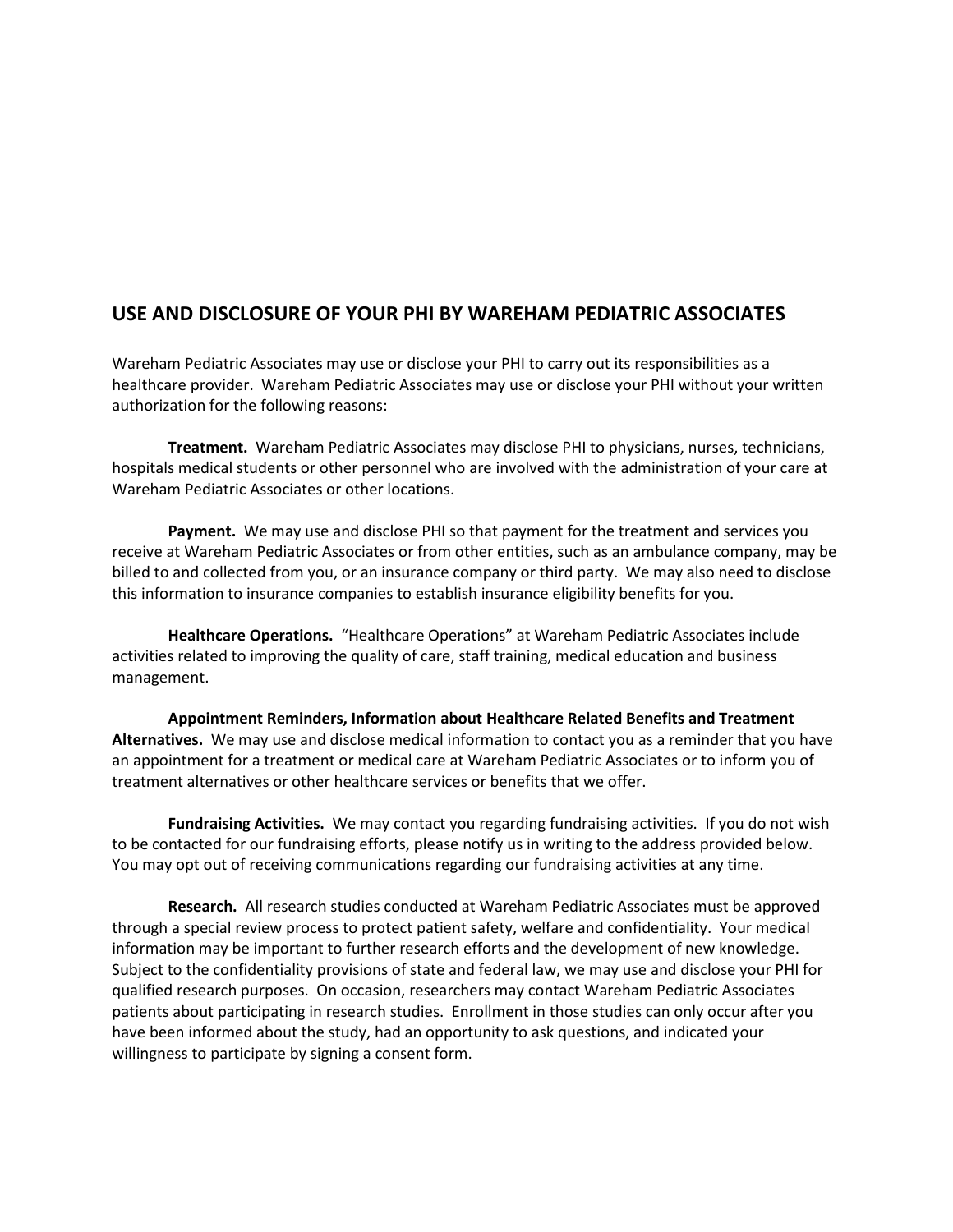**As Required by Law.** We will disclose PHI when required to do so by federal or state law, including in response to a court or administrative order, subpoena, discovery request, warrant, summons or other lawful process. Wareham Pediatric Associates may also disclose PHI to law enforcement personnel or similar persons to avoid a serious threat to the health or safety of a person or the public.

In addition, Wareham Pediatric Associates may use your PHI without your written authorization under the following circumstances:

Emergency situations when your authorization cannot be reasonably obtained, including for disaster relief purposes;

To business associates (outside vendors or consultants that perform services on behalf of Wareham Pediatric Associates and are contractually required to appropriately safeguard your information.);

To other healthcare facilities where Wareham Pediatric Associates physicians and healthcare professionals have privileges;

With your agreement, to a family member, relative, close personal friend, or any other person you identify;

To facilitate organ or tissue donation if you are an organ donor;

In connection with workers' compensation claims;

To report abuse, neglect, or domestic violence as required by state or federal law; For public health and health oversight activities, such as preventing or controlling disease or investigations; or

To coroners, medical examiners, or funeral directors as necessary to carry out their duties.

Certain actions, such as most uses of disclosure of psychotherapy notes, the use and disclosure of PHI for marketing purposes, and disclosures that constitute a sale of PHI, will be made only with your written permission (authorization). Other uses or disclosures of PHI that are not covered by this Notice or applicable laws also will be made only with your written permission.

Massachusetts provides special privacy protections for particularly sensitive conditions or illnesses such as HIV/AIDS, mental health, and substance abuse. Wareham Pediatric Associates will disclose such information only in a manner that is consistent with these laws.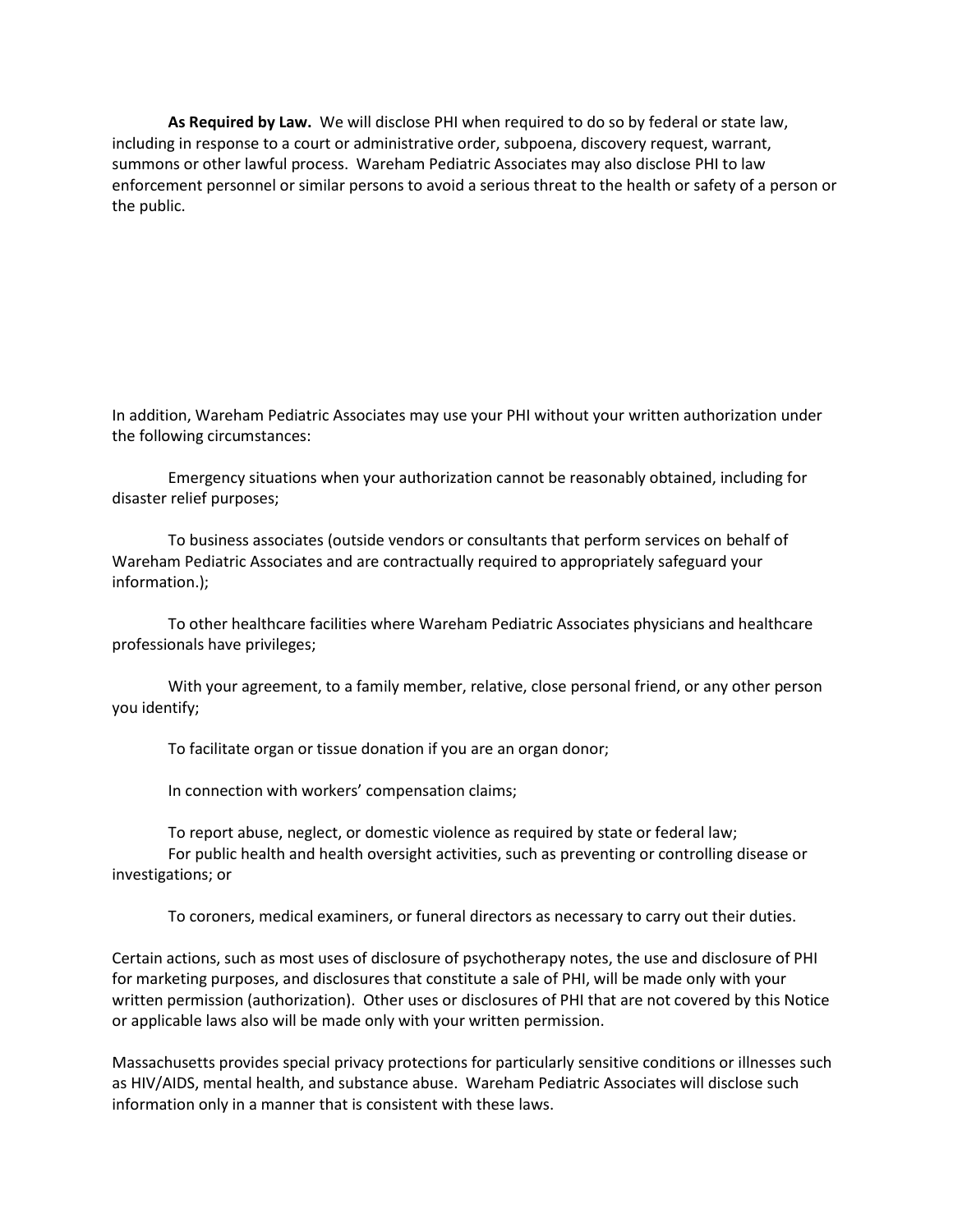You may revoke your permission at any time by writing to Robin Zahner at 53 Marion Road, Suite One, Wareham, MA 02571. Once you revoke your permission, we will stop using or disclosing such information for the reasons covered by your written authorization. However, we cannot take back any disclosures made with your permission. We will retain our records of the care provided to you as required by law.

### **YOUR RIGHTS REGARDING YOUR PHI**

Although your medical information is the property of Wareham Pediatric Associates, you have certain rights regarding your PHI, including the right to:

**Inspect and Copy.** With certain exceptions, you have the right to inspect or receive a copy of your medical information or both. We may charge a fee for these services. We may deny your request in certain limited circumstances. If you are denied access to your medical information, you may request that the denial be reviewed. Another licensed healthcare professional chosen by Wareham Pediatric Associates will review your request and our denial.

**Request an Amendment.** If you feel that medical information we have about you is incorrect or incomplete, you may ask us to amend information that is kept by or for Wareham Pediatric Associates. We may deny your request if you ask us to amend information that (a) was not created by Wareham Pediatric Associates; (b) is not part of the medical information kept by or for Wareham Pediatric Associates; (c) is not medical information you are permitted to inspect or copy; or (d) is accurate and complete in the record.

**Request an Accounting of Disclosures.** You may request a list of the disclosures we have made of PHI that were for purposes other than treatment, payment, healthcare operations and certain other purposes, or disclosures made with your written authorization within the last six (6) years. You may be charged a fee in connection with this request.

**Restrict or Limit Use or Disclosure.** You may ask us to restrict or limit the use or disclosure of your PHI, including the disclosure of information to someone who is involved in your care or the payment for your care, like a family member or friend. Your request must state: (1) what information you want to limit; (2) whether you want to limit Wareham Pediatric Associates's use, disclosure or both; and (3) to whom the limits apply, for example, disclosure to your parent. We are not required to agree to your request, unless it relates to an item or service you paid for in full and out of pocket. In this case, you may request that we not share health information pertaining only to that product or service with your health plan for the purposes of carrying out payment or healthcare operations and we will comply with your request unless the information is needed to provide you emergency treatment or except by law.

**Confidential Communications.** Generally, we will use the address, telephone number and, in some cases, the email address you give us to contact you. You may ask us to communicate with you about the medical matters in a certain way or at a certain location. For example, you can ask that we